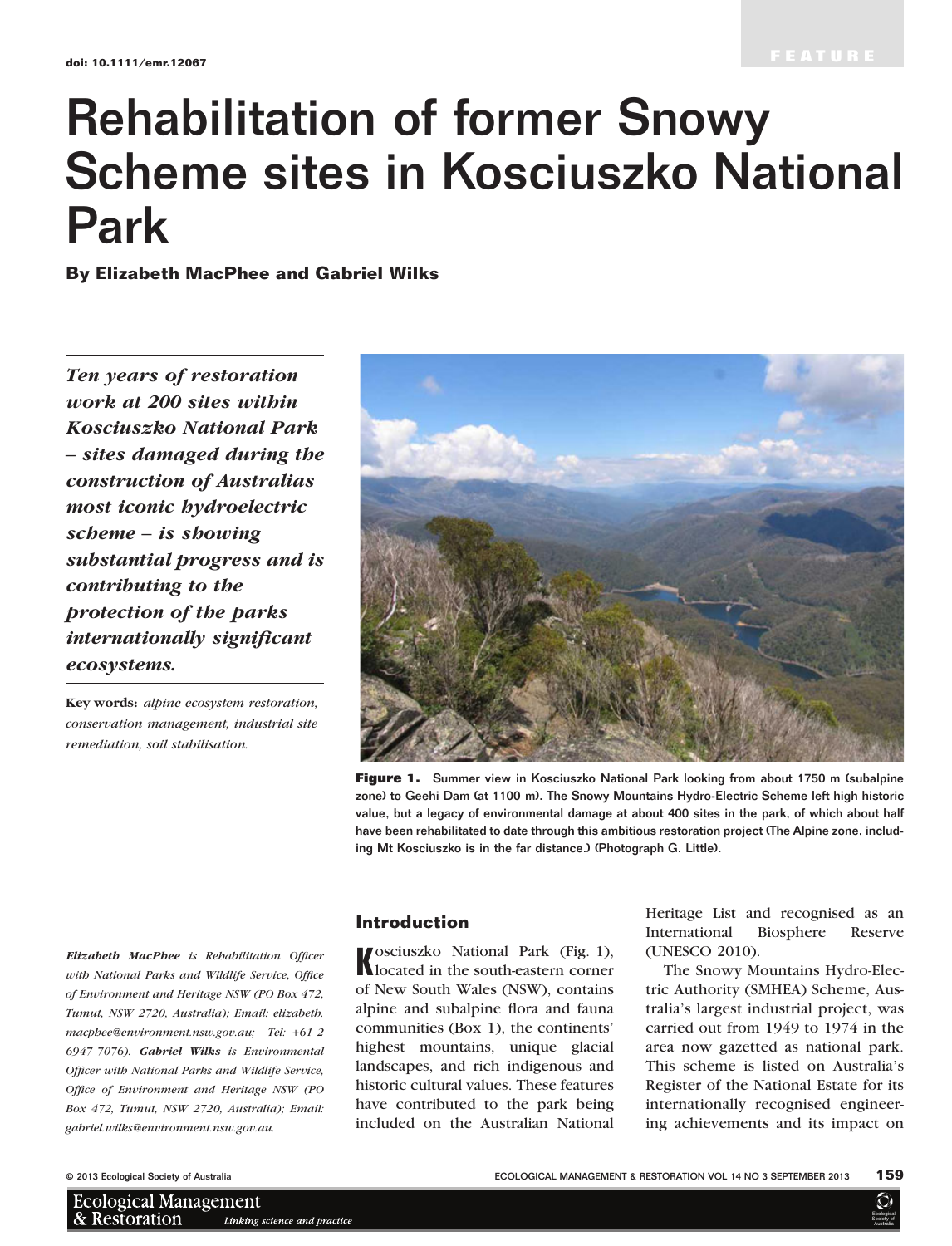## Box 1. Kosciuszko National Park Ecosystems

Kosciuszko National Park is one of the largest conservation reserves in Australia, encompassing 673 542 ha of land. It straddles the Great Dividing Range in south-east corner of the Australian mainland and contains the continent's highest peak, Mt Kosciuszko, at 2228 m. The park contains the headwaters of the Murrumbidgee, Snowy and Murray Rivers; however, 60% of the stream flow in the Park is captured and diverted for the Snowy Scheme and irrigation purposes. Its valued features include exceptional diversity of plant communities and endemic species in alpine vegetation, soils of outstanding scientific value and a number of threatened fauna species.

## **Vegetation**

Three zones, based on altitude, are recognised (Good 1992, McClucki 1927, Costin 1954, 1957): montane zone, subalpine zone and alpine zone.

1 Montane zone consists of steeply sloping land extending from the valley floors and plains (at about 300 m) up to about 1500 m in NSW. At this upper limit, the mean mid-winter temperature is about  $0^{\circ}$ C, and in mid-winter, snow continuously lies for a month or more. Summers are hot to warm (the latter at higher elevations), and at the lower elevation average rainfall is about 650 mm, increasing to 2200 mm at the higher elevation. Typically in this zone, the summers are warm and the winters are cold. In this zone, many species of eucalyptus and other trees can grow.

The zone supports eucalypts and other trees, with broad community types including

- Woodlands of peppermints, boxes and stringybarks (Eucalyptus spp.), on duplex soil with sharp increases in clay content at about 30 cm in depth. This leads to a hardsetting surface, with subsoils of low soil porosity.
- (ii) Open forests of peppermints and gums on soils with a gradual increase in clay content with progressively more friable soil with more open structure and increasing acidity.
- (iii) Tall open forests of Alpine Ash (Eucalyptus delegatensis) and Mountain Gum (Eucalyptus dalrympleana) on soils with uniform texture profiles on soils that are more friable and more acidic, as low as pH 5.0, becoming clay loams or loams at about 1200 m.

The steep terrain of the ridges and long upper slopes result in shallow soils, from which material is being removed by natural processes such as soil creep, and in deeper soils on the lower slopes sometimes on collegial gravels which have in filled deep former gullies.

- 2 Subalpine zone is characteristically high plains or rolling plateaus and occurs between 1350 and 1750 m and is characterised by very low winter temperatures with snow lying on the ground. Cold, wet and often windy conditions can occur at any time of the year, and summers can be warm and dry. The range of trees that can survive is restricted; however, more by the cold and wet low winter temperatures, Snow Gum (Eucalyptus pauciflora) is characteristic of this zone.
- There are two distinctive landscapes with characteristic soils:
	- (i) Snow Gums and heaths on shallow, stony, uniform soils. The understorey species include snow grasses (Poa spp.) and sparse heath plants. The upper slopes also have similar soils, with heath species of Prostanthera, Orites, Grevillea and Phebalium occurring.
	- (ii) Grasslands on deep uniform soils (alpine humus soils or organic loams on the lower slopes of the rolling plateaus. These slopes are characterised by the absence of trees due to cold air drainage patterns, but support open heaths and grasslands.
- 3 Alpine zone occurs above the treeline where the mean summer temperature is approximately 10°C or less. In NSW, the alpine zone occurs at around 1800 m and supports a suite of significant vegetation communities, including heaths, herbfields, bogs, fens, feldmark and sod tussock grasslands. These communities also have significant biological and hydrological conservation values and support many rare and endemic flora and fauna species. Alpine soils are typically organic humus soils prone to wind and water erosion when exposed. They are typically low in nutrients, but cycle nutrients rapidly resulting in thick vegetation cover where undisturbed. Rocky outcrops are common.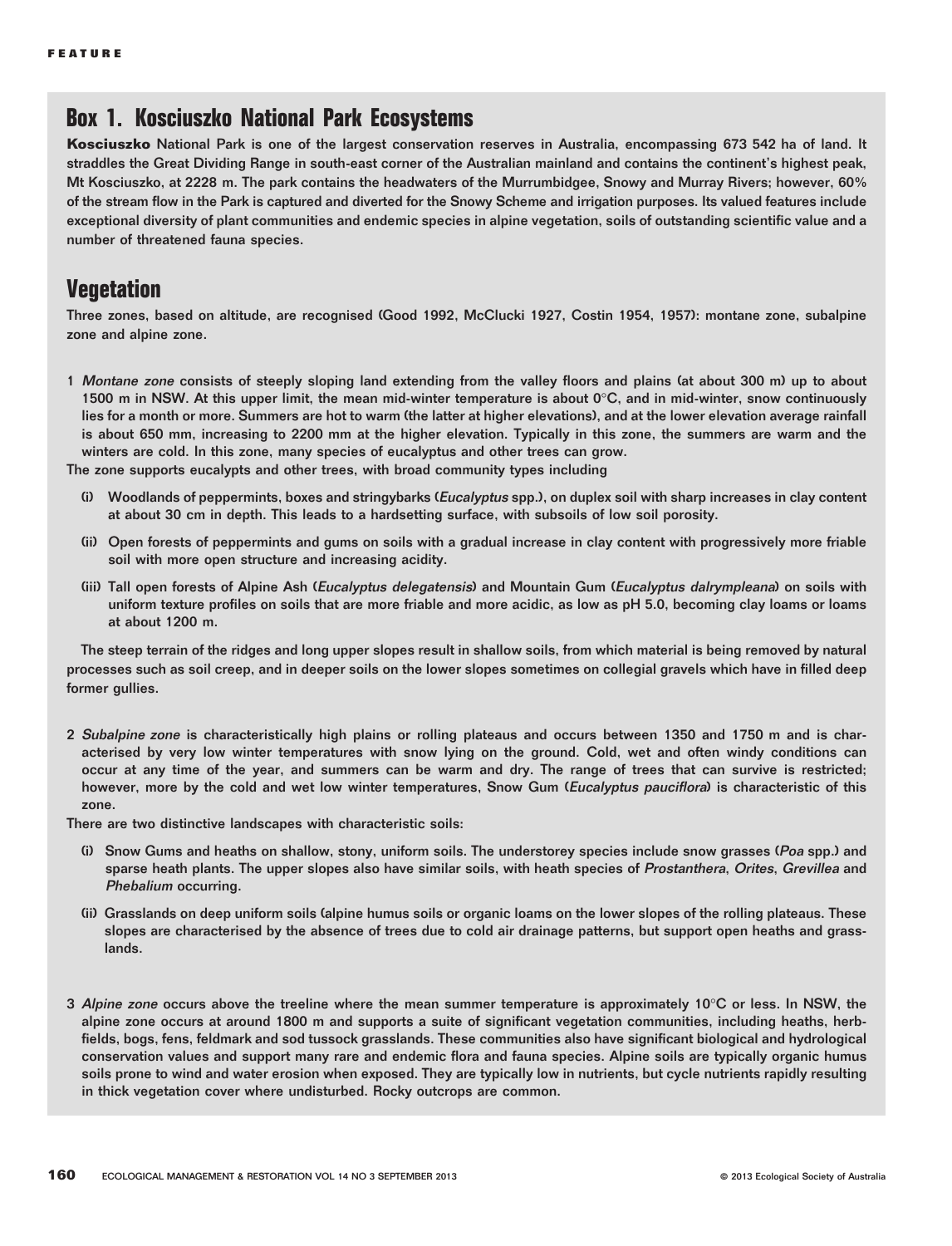Australian society from the influx of migrant workers and industrial workplace developments. The Scheme, which evolved into a hydroelectricity and irrigation complex, was a massive engineering feat with the construction of seven power stations, 16 major water storages and 220 km of tunnels and aqueducts.

In environmental terms, the construction of the 'Snowy Scheme' had significant negative impacts on the biota and landscapes of the park as well as on the catchments involved. This included impacts from activities such as water diversion from rivers and streams; the cutting and clearing of roads and construction sites through sensitive areas such as sphagnum bogs and steep unstable country; and the use of introduced plants to stabilise eroding soils (Costin 1958). One impact that has been perhaps less well documented is the dumping of large volumes of rock following underground blasting of tunnels and the cutting of benches for aqueduct pipelines in a range of locations across the park. This has resulted in the filling of a number of valleys with spoil rock (Fig. 2), some of which has destabilised and washed downstream in major flood event, causing turbidity and sedimentation of water which has severely impacted aquatic life below the site (Harris et al. 2006). The erosion events have also filled natural ponds, blocked or diverted streams, and buried riparian vegetation, creating moist areas open to weed invasion such as willows (Salix spp.) and Scotch Broom (Cytisus scoparia). Further slips have the potential to cause greater damage in the future unless the sites are fully stabilised.

Prior to corporatisation of the SMHEA in 2002, relevant agencies agreed that it was necessary to determine the extent of environmental liabilities on sites within Kosciuszko National Park that were no longer required as part of management of the Snowy Scheme. Between 1998 and 2000, approximately 400 former Snowy Scheme sites within the park (Fig. 3) were assessed by National Parks and Wildlife Service (NPWS), other natural resources state agencies (including the NSW Environmental

Protection Authority), NSW Treasury, SMHEA and an independent consultant (CH2M Hill 2000) to determine the extent of risk of breaching NSW and Commonwealth environmental legislation. The sites were split into two categories: those with environmental issues but unlikely to breach legislation were classed as minor and those with greater potential for breaching legislation were classed as major. Of the 35 sites listed as major sites, 23 were spoil dumps with the remainder including quarries, former townships and landfill sites. Minor sites were generally snow courses, communications lines, storage depots, temporary camps and townships, power lines and stream gauging stations.

CH2M Hill was then engaged to further assess and develop a concept plan for each major site. Each plan identified the natural and cultural heritage values of the site and current issues at each site including site stability, flora and fauna, weed invasion, hydrology and water quality, solid waste, visual amenity, heritage values and management logistic issues. The

### Box 1. Continued

#### Fauna

The park provides habitat for a diversity of mammals, birds, reptiles, frogs and invertebrate fauna. Among the mammals, there is only one species, the Mountain Pygmy Possum (Burramys parvus), which is today confined to the mountains of south-eastern Australia and only occurs above 1200 m. Another small mammal species, the Broad-toothed Rat (Mastacomys fuscus) is presently found in two widely separated areas in NSW (the Barrington Tops region and Snowy Mountains region).

Among the birds, there are no species confined to the mountains. However, of the 60 species recorded living above 500 m, there are only 12 species that are year-round residents in the Snowy Mountains. These include owls, kingfishers, warblers and wood swallows.

Terrestrial vertebrate wildlife is usually scarce in alpine regions. However, the wildlife of the Snowy Mountains and Victorian Alps is comparatively rich with eight frogs, two snakes and 12 lizards, all but one of which are skinks. Endemic skink species include the Alpine Water Skink (Eulamprus kosciuskoi), the Guthega Skink (Liopholus guthega) and the Alpine Oak Skink (Cyclodomorphus praealtus). Three frog species, the Southern Corroboree Frog (Pseudophryne corroboree), Northern Corroboree Frog (Pseudophryne pengilleyi) and the Baw Baw Frog (Philoria frosti) and two subspecies, the Alpine Tree Frog (Litoria verreauxii alpina) and the Snowy Mountains Banjo Frog (Limnodynastes dumerili fryi), are found only in snow-country areas.

The majority of endemic species occur in the invertebrate group: swift moths, stoneflies, cockroaches and particularly the grasshoppers of the genus Kosciuscola are specific to the Australian Alps.

[Fauna information for this box was drawn from Green and Osborne (2012) and DEC (2006).]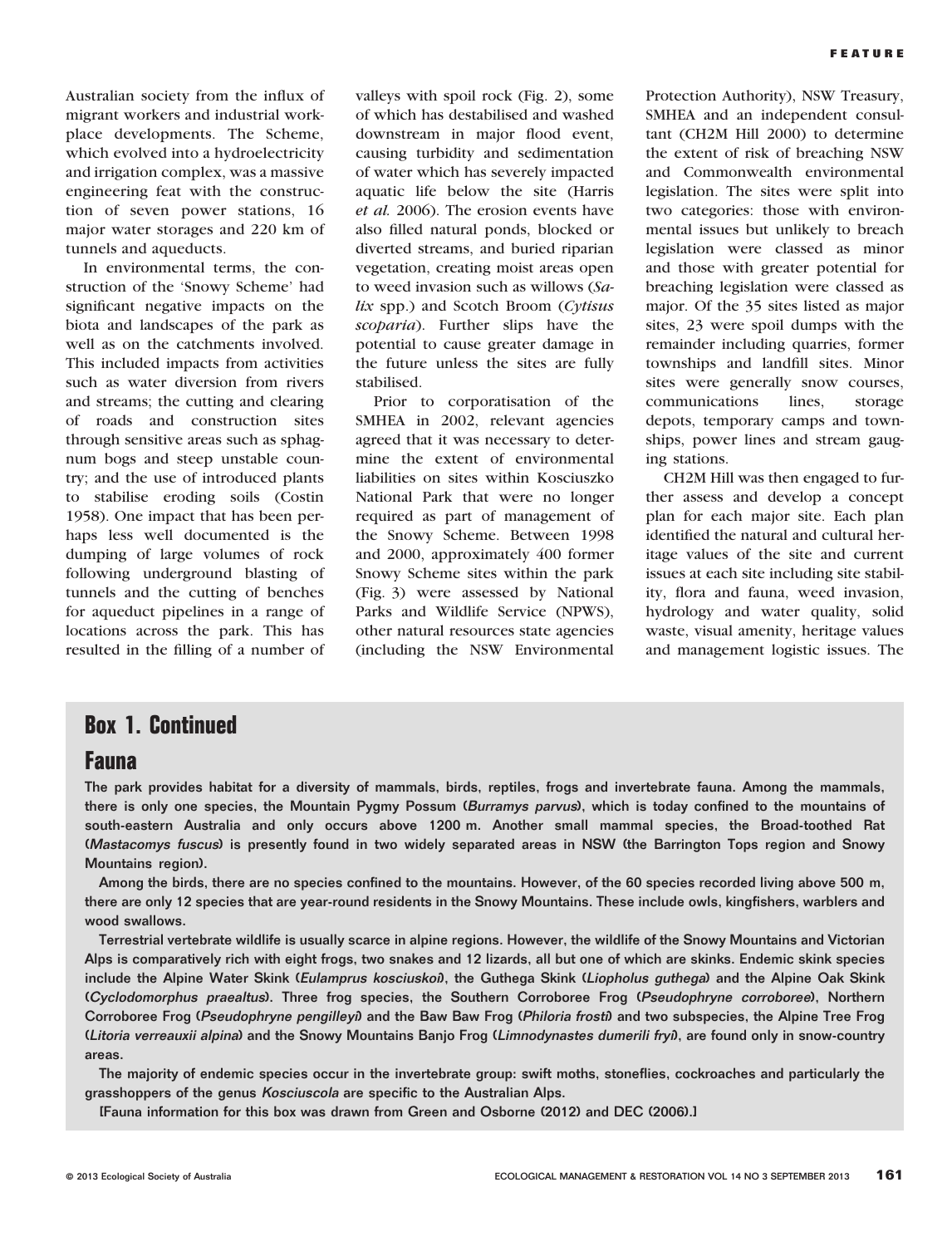

Figure 2. Distribution of the Former Snowy Scheme Sites within Kosciuszko National Park as surveyed by CH2M Hill. The survey informed the agreement between NPWS and SHL to fund and implement the Former Snowy Scheme Rehabilitation programme (Map courtesy NPWS Tumut).

plan also provided conceptual restoration measures to treat the causes and addresses these impacts, including an estimate of cost. A total of \$78 million was estimated to implement the agreed restoration objectives at these major sites.

As a result of the assessment process, in 2002, the newly corporatised Snowy Hydro Limited (SHL) and NSW NPWS signed a deed whereby SHL agreed to contribute a total of \$25 M to fund the restoration, managed by NPWS, of the major Former

Snowy Scheme Sites – and \$7 M to fund the minor former sites. The difference in funding was agreed to be addressed by further risk assessment, and accepting sites would not be fully restored to their pre-existing landforms, but stabilised with functional locally native vegetation communities, achieving restoration standards to the highest standard feasible.

This article focuses on reporting results of site reshaping and revegetation works that have been conducted on reshaped rock spoil and dump sites within the last 10 years – comprising a major part of the Former Snowy Scheme Sites Restoration Project. The objectives of the works have been to address a range of issues at the sites to achieve the twofold aim of reducing environmental risks (including further erosion) and reinstating selfperpetuating indigenous plant communities on the sites.

#### Former Snowy Scheme Sites Restoration Project

The 'Restoration of Former Snowy Scheme Sites Project' (the Project) commenced in 2003. One of the major challenges facing the team at the start of the project was the absence of procedures and techniques for ecological restoration works on very steep, high-altitude sites virtually devoid of soil and organic matter – the conditions found at spoil dumps (Box 2, Fig. 2).

## Box 2. Issues at Most of the Sites Requiring Major Works

- Unconsolidated rock dumped in steep valleys and hill slopes, with rock sitting at the material angle of repose (1–1.5) presenting instability factors (i.e. only marginally stable) (Sinclair Knight Merz 2013).
- Continual movement of outer slope faces due to steepness, lack of a soil cover and organic matter, and vegetation, to the extent that, over 50 years, little vegetation has been able to establish itself on these unstable surfaces.
- A requirement for the final landform to be safely traversable by personnel for revegetation work.
- Many of the sites, particularly the large spoil dumps, were located in steep valleys where creeks were either located adjacent to the sites or ran through the sites. This posed a serious problem to the overall stability of the sites.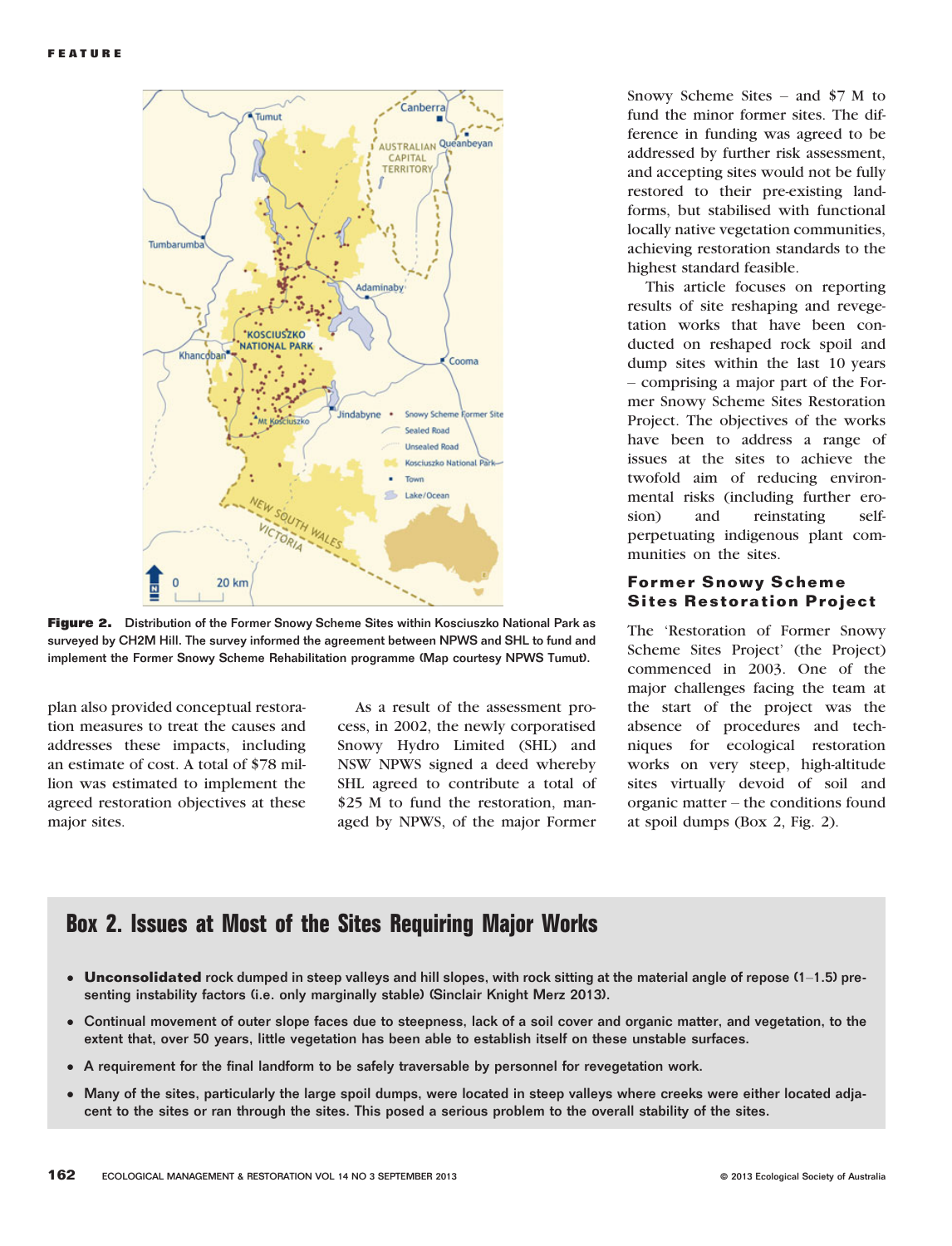Previous efforts at soil stabilisation and revegetation after the removal of grazing and/or wildfire at high-altitude sites in the park by the NSW Soil Conservation Service involved sites with considerable amounts of topsoil and some natural vegetation present (Clothier & Condon 1968; Good 1976, 1992, 1999). In these areas, cultivation, sowing with an exotic stabilising 'crop', mulching and subsequent oversowing or planting of native species was the basic approach. Much was learnt from this extended programme, particularly in terms of mulching rates, soil temperature regimes, native seed germination and application rates, and the restoration of peat swamp ecosystems (Good 1999). Some erosion control works had also been undertaken in similar high country in the Victorian Alps after disturbances associated with ski slopes, roads and the

hydroelectric scheme (McDougall 2001). Good natural recovery has been noted in sites on relatively gentle slopes, although this has been slow (McDougall 2005).

The SMHEA soil conservation branch also undertook some revegetation works on roadside batters and some steep sites in the early years of construction of the Snowy Scheme. The techniques for these sites included the installation of batter berms and planting with advanced willows, poplars (*Populus* spp.) and Scotch Broom that are now environmental weeds within the park (Good 1999). Unfortunately, this work provided limited guidelines to the restoration of the former Snowy Scheme construction sites, although work by Carr et al. (1980), Johnson (1987) and MacPhee (1998) recognised the use of native shrub species in subalpine area restoration works.



**Figure 3.** Happy Jacks Spoil Dump 1, in which over 970 000  $m<sup>3</sup>$  rock spoil was dumped both sides of the Tumut River, is another of the 35 major sites that has now been subject to rehabilitation earthworks and planting. Its condition prior to treatment, pictured here, illustrates the environmental risk associated with the filling of valleys with spoil rock, which can be further washed down by streams or even block or divert the streams themselves (Photograph Regina Roach).

At the commencement of the current project, therefore, no successful examples existed of revegetation of a former Snowy site that was predominantly rock spoil, devoid of topsoil and bare for over 50 years. The restoration team was faced with the challenge of developing new techniques and procedures, drawing on some specialist advice and a limited soil conservation and ecological restoration literature for exposed sites (e.g. Houghton & Charman 1986; Allen 1988; Berger 1990; Tongway & Ludwig 1990.) The specific methods developed were continually updated and refined as more was learned about the ecological requirements of local ecosystems and specific sites, largely through the monitoring of success and/or failure on each of the sites.

To achieve success, it was clear that a multidisciplinary team was needed that contained engineering, environmental assessment, highaltitude plant establishment and administrative expertise. A Rehabilitation Officer, an Environmental Officer and an Engineer formed the team – along with administrative support and field staff with specialist skills in remote area nursery and irrigation establishment and site-specific compost production. Skilled contractors are also engaged for geotechnical design, earthworks, large-scale/steep planting, fauna surveys, weed control in difficult terrain and seed collection.

Without pre-existing models, it was necessary to develop ecological restoration techniques by undertaking trials on the sites themselves. In 2005, earthworks and revegetation trials were conducted at the T2 Dogleg site (Fig. 4), a former rock crushing site used for concrete making for the Tumut 2 Power Station Dam wall. This site was selected as it presented a number of stability, weed and pest animal problems that were common to many of the former Snowy Scheme sites – with a view to developing a suite of techniques and protocols that could be applied at other sites.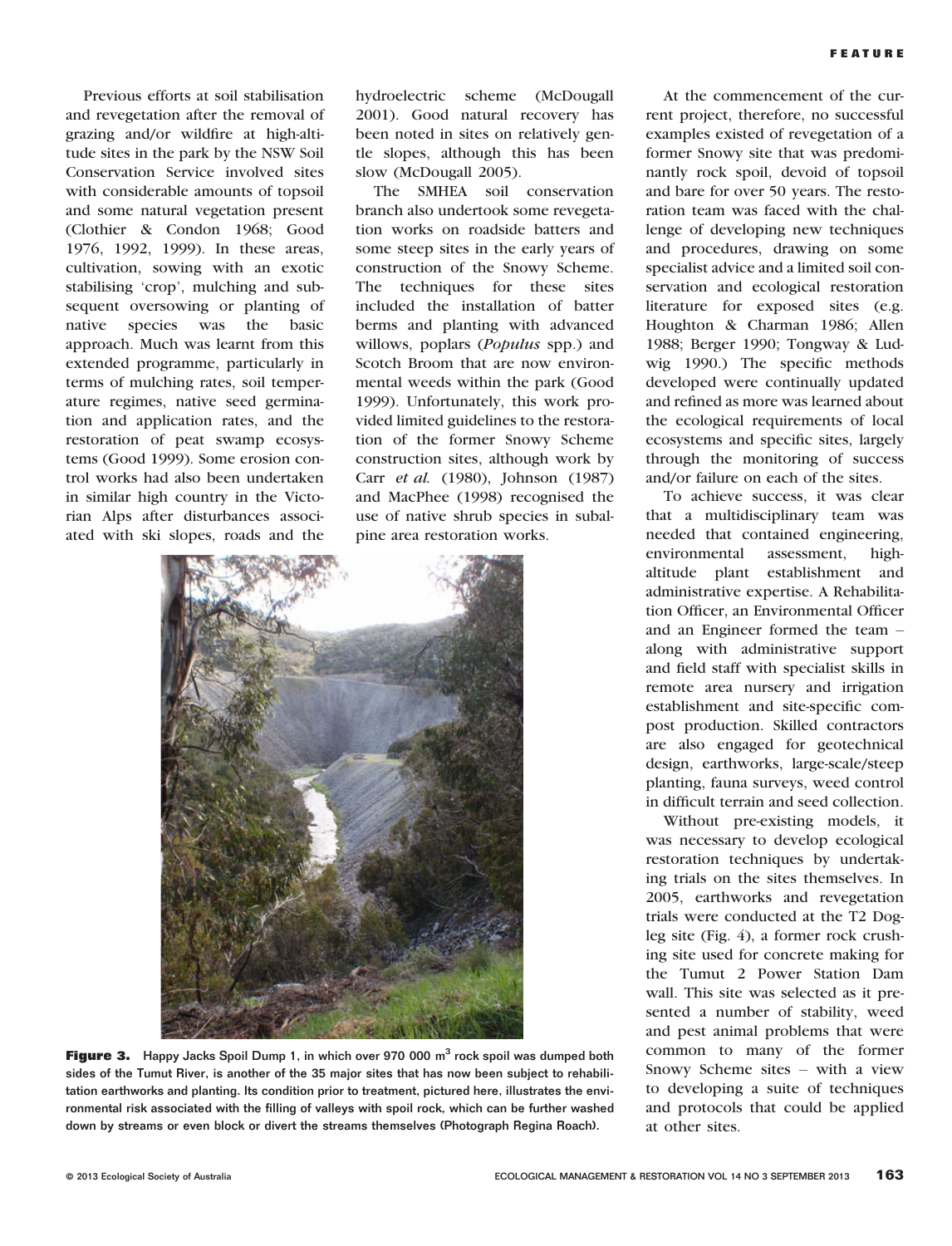

Figure 4. T2 Dogleg site was used to trial approaches to site remediation. In 2005–2006, the site was reshaped, metal removed and earthworks undertaken. A range of trial techniques including use of sediment mats, straw and compost were applied prior to planting 85 000 plants. (a) T2 dogleg just after earthworks and prior to soil preparation and planting and (b) same site 5 years after planting. The site is starting to integrate with the surrounding environment and is demonstrating ecosystem function with natural recruitment of species (Photographs NPWS Tumut).

#### Initial Trial Site

#### T2 Dogleg techniques pilot project

The rock spoil dump at T2 Dogleg site, located on the Elliott Way adjacent to the Tumut 2 Power station on the Tumut River, has an altitude of about 750 m, an area of about 12 ha and an average slope of about 35 degrees. The range of issues presented included issues of stability, access, weed control, pest animal control, lack of topsoil, protection of remaining native vegetation and artificial bat habitat. The site was heavily burnt in 2003, which exposed much of the waste and site instability. The

objectives were to achieve site stability and then reinstate a framework of native plant species selected from those occurring in the surrounding vegetation. The aim was for a vegetation community that could integrate visually into the surrounding natural landscape and be colonised by additional species over time.

Works commenced with reshaping of the site using standard bench/ batter techniques (Fig. 4a). Machinery completing the earthworks was also used to bury relatively benign waste such as steel and to remove large treated Blackberry (Rubus fruticosus) bushes. Willows were cut down, poisoned and chipped, and the remnant

patches of native vegetation were methodically checked by volunteers. Each blackberry cane was cut and painted. This resulted in a neat and accessible site, but with a rock spoil and subsoil surface with a north-westerly aspect.

After lengthy planning and consultation with all stakeholders, the site was revegetated using a range of different techniques including a range of planting densities and hole sizes for a diverse plant species, along with the use of slow-release fertilisers, prewet water crystals and straw mulch (Appendix S1). Over 85 000 tubestock were planted. Direct seeding of native plants was also trialled, along with seeding with a sterile Rye Corn cover crop. 'Log ladders' were installed to create terraces (to slow water and accumulate soil and any dispersing seed, Tongway & Ludwig 2006) and to assist with access for the planters working on very steep slopes (Fig. 5).

Vegetation survival rates and establishment rates were subsequently assessed for each differently treated area. The limitations and successes for each treatment are tabulated in Appendix S1. Greater than 95% survival of seedlings occurred when using small planting holes, while large planting holes resulted in <50% survival, largely due to the holes collapsing in over time and crushing the seedlings. Planting centres of 1–2 m proved most successful, while direct seeding failed in the inhospitable environment. The log ladders and cover crop improved soil stability and biological activity.

#### Standard Techniques and Procedures Applied to Other Sites

#### Adaptive management and monitoring

The results of the Dogleg T2 trial were used to inform a set of techniques then applied to other sites – with refinements then made on an ongoing basis. Further lessons were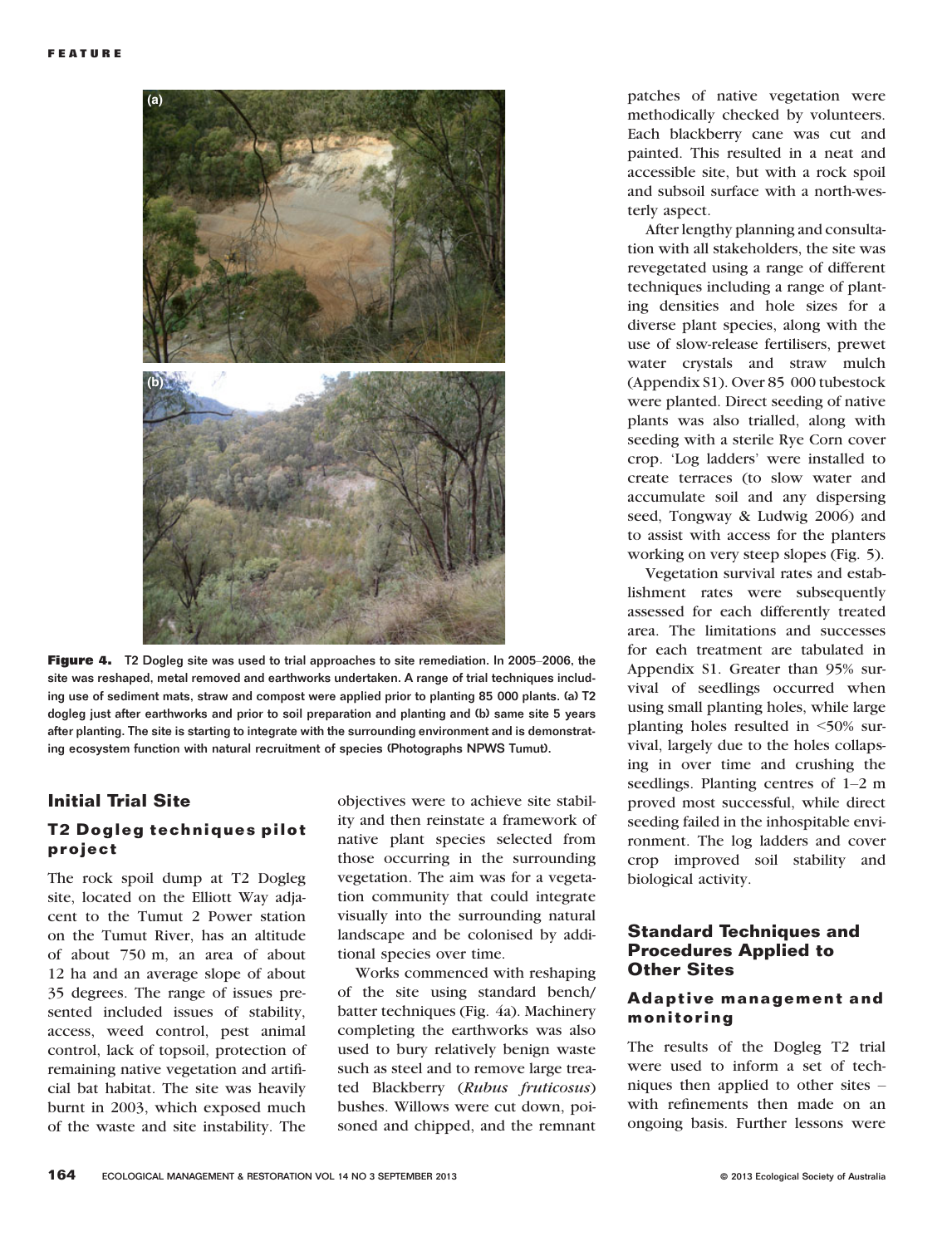

Figure 5. Planting into compost-filled holes at Bourkes Gorge #2 site. Site preparation involving surface shaping and creating permeable and fertile microniches is a key to successful plant establishment. Engaging local contractors is also important. Over 200 000 work days for local contractors has been generated by the project, which has created substantial benefits to local communities (Photo NPWS Tumut).

to be derived from both informal and formal monitoring including the following.

- 1 Informal photomonitoring and inspection of each site by the restoration team is carried out throughout the year to monitor for weeds, planting success and site stability;
- 2 Formal monitoring is carried out by personnel from Greening Australia Capital Region at eight key planting sites against a benchmark of remnant vegetation at each site. Site recordings were not undertaken prior to works; however, site photography attests to the fact that all the sites were basically rubble prior to treatment, with some natural regeneration and various levels of weed infestation occurring on the smaller sites.

The formal postrehabilitation monitoring uses an adapted BioMetric (DECCW 2011) methodology, recording data along permanent 50-m transects and in a  $20 \times 20$  m quadrat at each site. On small sites, shorter transects are used. All plant species are counted, regardless of height, to ensure that recently planted tree and shrub tubestock are included. Woody debris are measured in a smaller area within the  $20 \times 20$  m quadrat, and the results are extrapolated to the 20  $\times$  20 m quadrat. At each site, a photograph is taken along the transect from each end (Greening Australia 2012).

#### Site assessment

At major sites, the concept plan prepared by CH2M Hill provides a basis for undertaking further assessment and developing the rehabilitation design. Prior to scheduling specific works, the Environmental Officer undertakes a review of environmental factors, drawing on specialist expertise for fauna surveys. These surveys are based on structured transect observations, surveys using Elliot traps and harp nets, playback, and audio and camera recordings. Soil and water samples are taken where required to identify whether any contamination occurs on the site and to assist with managing plant health at planting time. If significant earthworks are required, the Project Engineer manages the surveying work and development of geotechnical design, detailing and catering for

anticipated water flows across site, and installing run-off control structures if required. The Rehabilitation Officer then undertakes detailed assessments of the weeds and natives on site to develop planting lists and substrate preparation specifications to ensure the works are specifically tailored to conditions at each site.

#### Erosion and sediment control

Where possible, sites are reshaped to achieve the standard of 2:1 (H:V) slope ratios, with access benches and log ladders constructed as required. The three main erosion and sediment control methods for surface stabilisation are as follows: covering the site with organic matter (chip mulch and straw), the construction of cross drains and covering with jute matting. Standard geotextile sediment fencing is temporarily installed to catch any soil, small rocks or soil fines disturbed during earthworks and is removed once seedlings are established and the site is stable. Supported by stakes, the base of the sediment fencing is dug in and secured with rocks, pins and straw bales. Cross drains, manually constructed or by a small excavator, act as small collection areas for water, soil, seed and any other biota and promote the movement of water through the rock slope rather than over the top of it. Jute matting is used on larger areas such as spoil dump slopes or sloping batters to prevent erosion and soil loss. However, rice straw is the most commonly used material to prevent erosion of the spoil and any remnant soil where soil exists.

#### Selection of species for planting

A formal flora survey of 25 selected former Snowy Scheme sites listed the most common indigenous colonisers across the sites as candidates for the revegetation works (Duncan & Gillies 2000). These species included Burgan (Kunzea ericoides), Small-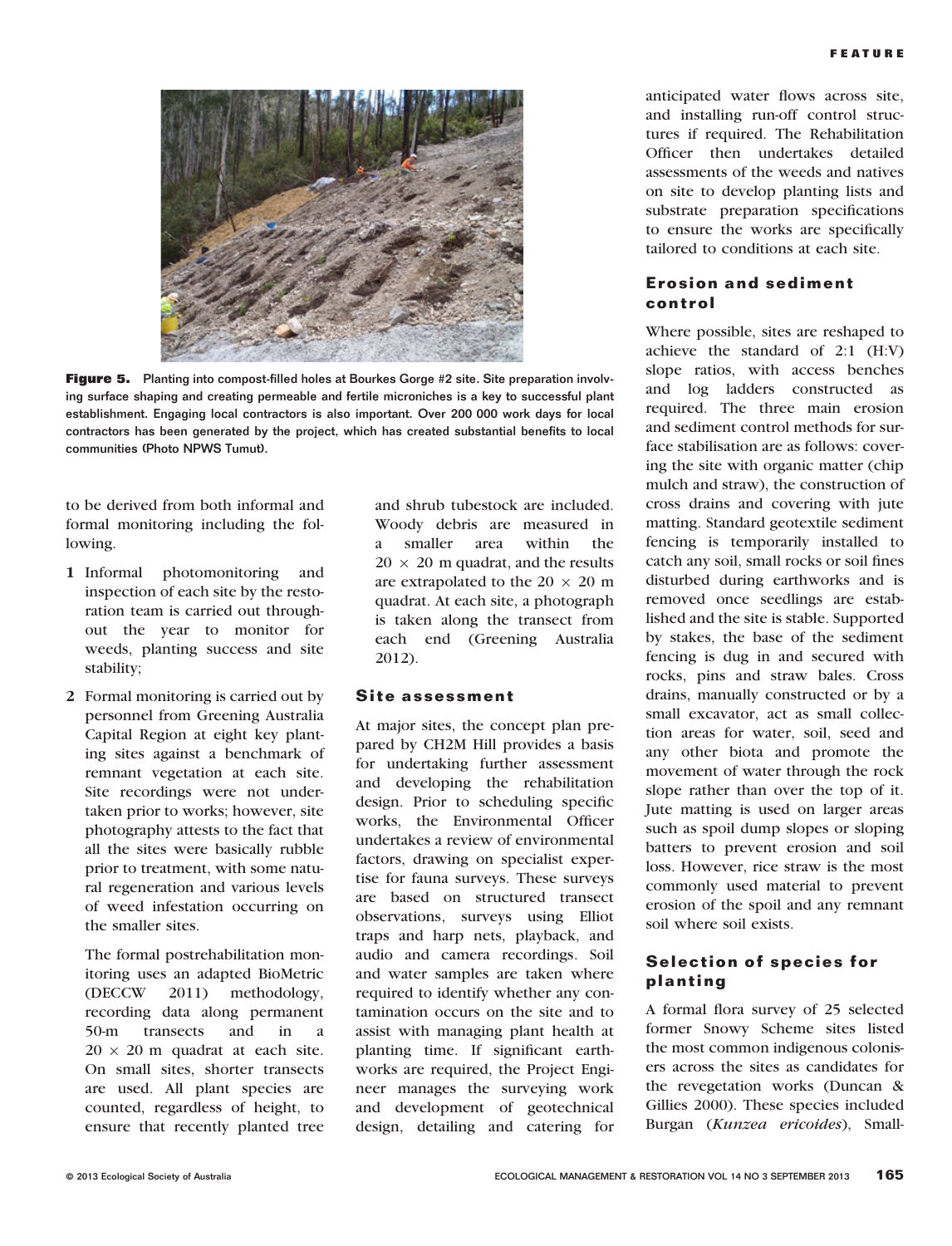fruit Hakea (Hakea microcarpa), Silver Wattle (Acacia dealbata), Black-<br>wood (Acacia melanoxylon). wood (Acacia melanoxylon), Common Cassinia (Cassinia longifolia) and Native Raspberry (Rubus parvifolius). Standard procedure during the planning phase for restoration works at each site, however, includes a site inspection and preparation list of species only occurring at that particular site – from which a much wider planting list is complied. This considers the need to include species from each stratum; the dominant species in the surrounding vegetation; colonisers occurring locally; the feasibility of commercial propagule collection and propagation; and tolerance to exposure and relative vulnerability to herbivory.

The use of colonising shrubs is a now standard approach in the revegetation of some alpine and subalpine ecological communities (Johnson 1987; Carr et al. 1980; MacPhee 1998). Some commonly occurring colonising shrubs are readily propagated, including Mountain Hovea (Hovea montana), Common Shaggy Pea (Oxylobium ellipticum) and Alpine Shaggy Pea (Podolobium alpestre), while Pimelea ligustrina is difficult to propagate from seed or cuttings. Other common colonising species such as Leafy Bossiaea (Bossiaea foliosa) can be propagated, but often fail to thrive in planted situations – most likely due to specific microorganism requirements that are not present in a highly degraded environment.

#### Sourcing plant material and planting

Most of the native grass seed used in the project is produced at the Yarrangobilly Native Seed and Straw Farm (see www.emrprojectsummaries.org/ 2013/08/17/). This production area was specifically developed to provide suitable high-altitude native grass seed and straw for the revegetation work, irrigated by grey water generated by the nearby Yarrangobilly Caves wastewater treatment plant.

All plant propagules are collected under a scientific collection licence, and collection is consistent with the Guidelines for the Translocation of Threatened Plants in Australia (Australian Network for Plant Conservation 2006). Two years in advance of the works, seed and cutting material are collected (by the Restoration Team and contractors) from the actual site to be revegetated. The timing for seed and cutting collection and pretreatments for seed of a range of shrubs species follows MacPhee (1998). Some species (such as Dianella spp.) are also salvaged from the site prior to earthworks and used as propagation stock.

Plants are grown by local nurseries under contract. Nursery stock is required to be in prime condition at the time of planting, well hardened off, weed and pathogen free, and grown in an appropriate potting medium to avoid excessive drying and prolonged saturation. Most trees and grasses to date have been grown in forestry tubes. Many alpine shrub species, however, have strongly branching lateral roots and are better suited to grow in 7.5-cm round pots. Smaller pots are occasionally used, but larger tubestock is desirable as seedlings are more likely to cope with transplant shock.

For alpine species, about 5% of the volume of the growing medium is made up of local soil to ensure reintroduction of soil microflora to the site. Aged compost and wetted water crystals are also incorporated into the hole at the time of planting (Fig. 5), with watering-in occurring at that time with subsequent watering applied as required.

#### Compost, mulch thatch and litter cover

Compost provides the planting medium for tubestock planted into rock spoil, to mitigate the lack of organic material at most construction sites and spoil dumps. This is produced locally, using old decomposing sawdust stockpiled at regional sawmills that once milled Alpine Ash (E. delegatensis). The compost is designed to meet the requirements of montane and subalpine native species, using principles outlined in Handreck (1996) (Fig. 6); that is, dolomite is added to the highly acidic sawdust to adjust it to pH 5.5–6, with some woodchip added. Nitrogen is added in the form of urea. As the compost is low in phosphorus and potassium, a slow-release fertiliser is used at planting.

Native grass straw from the Yarrangobilly Native Seed and Straw Farm,



Figure 6. Compost used in the revegetation works is prepared for the project, based on aged waste fortuitously remaining from decommissioned regional sawmills.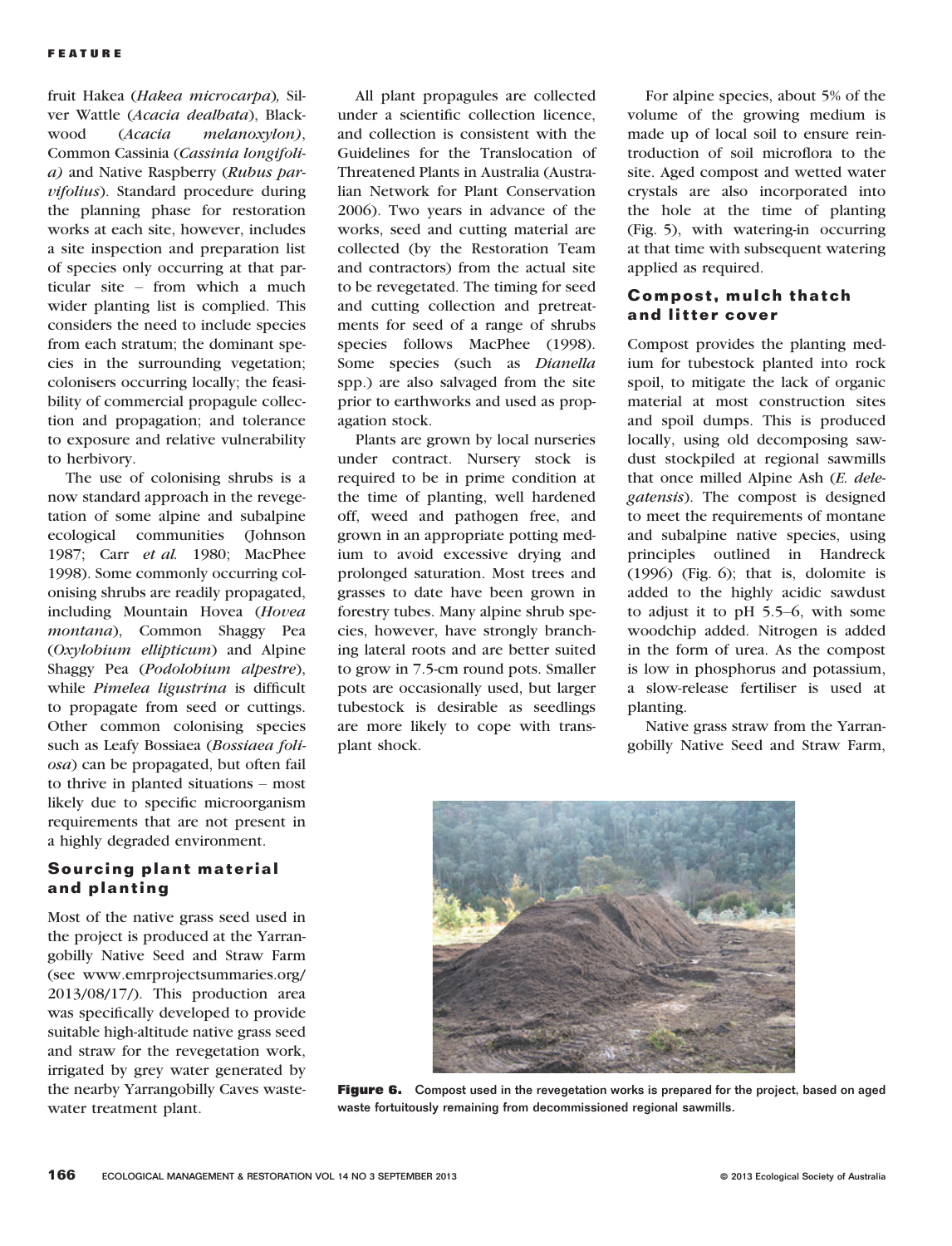along with rice straw, has also proven to be very effective in addressing the lack of organic matter on sites, modifying surface temperature for young plant survival and reducing competition by weeds. As the straw is the source from a very different environment, the weed risk in high-altitude sites is considered to be negligible. Small tree limbs and cut vegetation (thatch) are also applied to create habitat and microclimates, reducing wind velocity across bare rock surfaces and holding straw and mulch in place. The thatch used in the project is sourced locally from vegetation control activities occurring along roads, fire trails and power line easements in the park.

#### Protection from herbivore browsing

Most plants need protection from browsing until well established. The main herbivores are wallabies (Macropus spp.), Eastern Grey Kangaroo (Macropus giganteus), Wombat (Vombatus ursinus), European Rabbit (Oryctolagus cuniculus) and Brown Hare (Lepus capensis). Generally the sites are fenced or plastic mesh tree guards used around seedlings until they are established. Browsing deterrents such as egg powder and iron filings, as well as ultrasonic sound systems, have been trialled. After many years of protecting seedlings from grazing in the park, however, a fence or well-constructed tree guards have been found to be the most effective techniques in controlling browsing and grazing.

#### Weed management

The vegetation survey conducted by Duncan and Gillies (2000) found that weed at the sites ranged from minor to high infestations. The report recommended that major consideration be given to the reduction or elimination of all introduced species at the sites due to the likelihood of the weed invading neighbouring native vegetation, spreading along waterways and inhibiting native vegetation. The earthwork stage is used to bury some weedy substrates, and weed control is also carried out at all sites according to the Noxious and Environmental Weed Control Handbook (Department of Agriculture NSW 2005).

The main weeds of concern on the sites include Browntop Bent Grass (Agrostis capillaris), St Johns Wort (Hypericum perforatum), blackberry (R. fruticosus), Viper's Bugloss (Echium vulgare) and Grey Sallow Willow (Salix cinerea). In addition, the project includes control of weeds of concern in the vicinity of sites, including weeds subject to park-wide control programmes Scotch Broom (Cytisus scoparius) and Orange Hawkweed (Hieracium aurantiacum).

#### Works at Other Sites and Their Results to Date

Over the last 8 years, over 200 sites in the park have had restoration works applied to them, using the techniques described above, with over 100 sites still to have their environmental liabilities addressed. Over 1 million native plants have been established as part of the Former Snowy Scheme Sites programme to date (Table 1), at a total expenditure of approximately \$18 M.

Plant establishment rate has exceeded 90% across the 200 sites in the first year, a result that has reinforced the value of the high level of site preparation undertaken. Levels of plant cover have increased over time, with very satisfactory levels of vegetation development by both woody and herbaceous native species across the vast majority of sites. As the initial application of mulch decomposes, it is expected that it will be replaced by litterfall from the growing revegetation, and it is hoped that this will occur prior to the breakdown of the applied mulch and woody debris.

| Site                 |                            |                           |                                   |                   |                            |                 |                                     |                             |                                | % Cover         |                                     |            |                 |             |                        |                                  |           |                           |                               |
|----------------------|----------------------------|---------------------------|-----------------------------------|-------------------|----------------------------|-----------------|-------------------------------------|-----------------------------|--------------------------------|-----------------|-------------------------------------|------------|-----------------|-------------|------------------------|----------------------------------|-----------|---------------------------|-------------------------------|
|                      | Length of<br>transect<br>Ĵ | Native<br>storey<br>over- | Native<br>storey<br>$\frac{1}{2}$ | grasses<br>Native | Native<br>shrubs<br>ground | Native<br>forbs | ground<br>Sum of<br>native<br>cover | grasses<br>Exotic<br>annual | perennial<br>grasses<br>Exotic | Exotic<br>forbs | Sum of<br>ex gd<br>cover<br>$nat +$ | Litter     | ground<br>Bare  | <b>Rock</b> | Woody<br><b>Debris</b> | Number of Number of<br>exotic sp | native sp | Stems<10 cm<br>Woody<br>츫 | debris (m)<br>Coarse<br>woody |
| Nungar               | SO                         | 53                        | 22                                | 56                | 58                         | SO              | 164                                 | ပ                           | 2                              | 6               | 178                                 | 86         | $\circ$         | $\circ$     | $\circ$                | က္တ                              | $\approx$ | 1120                      | 17.5                          |
| anne Valve           | 95                         |                           |                                   |                   | 20<br>28                   | 7.5<br>2        | 35<br>22                            | 00                          | $\circ$                        | 00              | 35<br>22                            | 75<br>80   | $\circ$ $\circ$ | 32.5<br>32  | 10 U                   | _ ഇ<br>—                         | NΓ        | 510<br>425                | 82.5                          |
|                      |                            |                           |                                   |                   |                            | 2,              |                                     |                             |                                |                 |                                     |            |                 |             |                        |                                  | 4         |                           | $\overline{4}$                |
| pers Creek           | <b>0000</b>                |                           |                                   |                   | 0<br>20                    |                 | 22.58                               | ∞ಂ                          | $\frac{6}{3}$                  | 800             | 428                                 | 285<br>282 | ON              | N O         | $\circ$                | 2521                             |           | 820<br>820                | $\degree$                     |
| iside exclosure      |                            |                           |                                   |                   |                            | $\infty$        |                                     |                             |                                |                 |                                     |            |                 | 52          |                        |                                  |           |                           |                               |
| exclosure<br>ue<br>S | 35                         |                           | 4.3                               | 29                |                            | 0               | 46                                  | 0                           |                                | o               | 46                                  | 77         | $\circ$         | 23          |                        | $\overline{\infty}$              | ്         | 230                       | 75                            |
|                      | 58                         | 50<br>20                  | 27.5<br>5                         | $\frac{1}{2}$     | <u>4</u><br>국              | 22              | $\frac{8}{5}$                       | N O                         | $\frac{1}{4}$                  | $\infty$        | 50                                  | 88         | ဖ ဖ             | <u>ಇ</u> ಠ  |                        | <u> ო დ</u>                      | ო თ       | 640<br>875                | $\frac{105}{109}$             |
| Hairpir              |                            |                           |                                   |                   |                            |                 |                                     |                             |                                |                 |                                     |            |                 |             | 4                      |                                  |           |                           |                               |

Table 1. Summary of vegetation attributes for each site

Summary

é  $\overline{\mathbf{e}}$ 高

of vegetation attributes

site each : †¤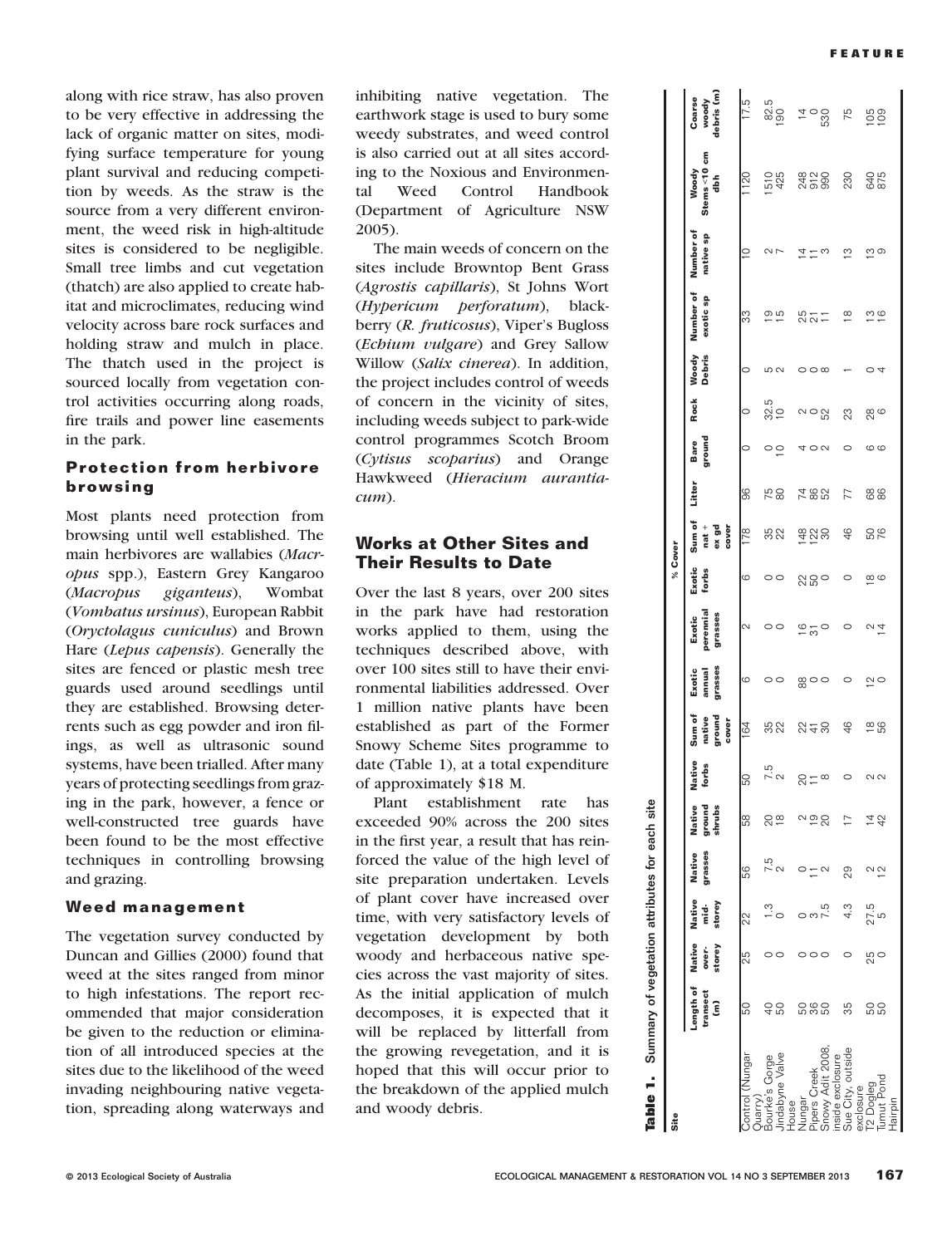While vegetation establishment cannot guarantee stability of steep slopes alone, extremely low levels of rilling and subsidence have occurred on reshaped batters to date, despite some 100-year rainfall events, attesting to the appropriateness of the engineering standards adopted. There is no doubt that the revegetation has contributed to surface stabilisation, and it can be expected that the deeper root systems of larger species such as Eucalyptus can be expected to improve overall site stability over time.

An initial indicator that the goal of restoring self-perpetuating vegetation communities is commencing is the occurrence of natural colonisation in the microsites created by the application of thatch and log ladders at a number of sites. These represent a range of growth forms including trees (particularly Ribbon Gum, Eucalyptus viminalis), shrubs (Silver Wattle and Leptospermum obovatum) and a range of grasses and forbs. These include some species that have been sown as well as some unsown species. Many of the sites are now being visited by fauna including Lyre Bird (Menura novaehollandiae), Wombat, Red-necked Wallaby (Macropus rufogriseus), Swamp Wallaby (Wallabia bicolor), Eastern Brown Snake (Pseudonaja textilis) and Tiger Snake (Notechis scutatus).

Major works at the following four sites are briefly summarised as examples of the results currently being achieved, with more data and photographs of two of these cases provided at www.emrprojectsummaries.org.

1 Snowy Adit: This is a large rehabilitation site in the Snowy River valley. A stockpile of millions of tonnes of rock spoil from the Island Bend-Geehi tunnel (measuring 1000 m by 400 m) was reshaped in 2008 and revegetation works completed in 2011. The site had relatively high cover levels of weed prior to treatment, including St Johns Wort, Vipers Bugloss and Bokhara Clover (Melilotus albus).

Some 260 tonnes of waste steel was salvaged from the site and sold, netting \$61 K that was reinvested in the project. The site was reshaped to create linked dams, planted with 110 000 tubestock of 11 species in three stages and mulched with straw. After high initial browsing by wallabies, part of the site was fenced, resulting in almost 100% plant establishment success. Monitoring found 30% native plant cover in the ground stratum with 7.5% cover of Ribbon Gum at mid-storey height and very few exotic species.

2 Bourkes Gorge Spoil Dump  $# 2$ : This spoil dump containing some 300 000 m<sup>3</sup> of rock was reshaped for stability, accessibility and safe water movement across the site in 2009–2010. Slope angles were reduced from around 38° to between 26° and 30°. It was planted with 50 000 tubestock in 2010–2011 and had specific management practices applied to minimise the impact on potentially present threatened species. In the 3 years since the works, there have been two major (>100-year intensity rainfall) events in the region, but there has been no evidence of erosion or slumping following

these events. Vegetation monitoring since that time has proven outstanding survival and growth rates of over 19 site-native species, with an average of over 35% cover in the monitored plots within 1 year (See Fig. 7 and www.emrproject summaries.org/2013/08/22/).

- 3 Jindabyne Valve House: This required major earthworks, which commenced in May 2010 and were completed in July 2010. Some 35 000 tubestock were planted in 2010–2011. Observations 3 years after treatment showed that about 80% of all seedlings survived. Due to the steepness of the site, it was impractical to fence it, and grazing of seedlings by Eastern Grey Kangaroos and wallabies occurred, which has restricted some plant development. Overall the site is well on the way to recovery and will be mulched with woodchips in November 2013 to increase the litter levels on the site (See www. emrprojectsummaries.org/2013/08/  $20/$ ).
- 4 Khancoban Tip: This former tip and spoil dump contained tunnel spoil from the Murray 1 and Murray 2 Power Station developments and had also been subjected to



Figure 7. Rehabilitation Officer Liz McPhee is pictured at Bourke's Spoil Dump #2, where monitoring has shown outstanding survival and growth rates within 1 year, with 19 native species establishing, all sourced from the surrounding vegetation. Other native species are now colonising (Photograph NPWS Tumut).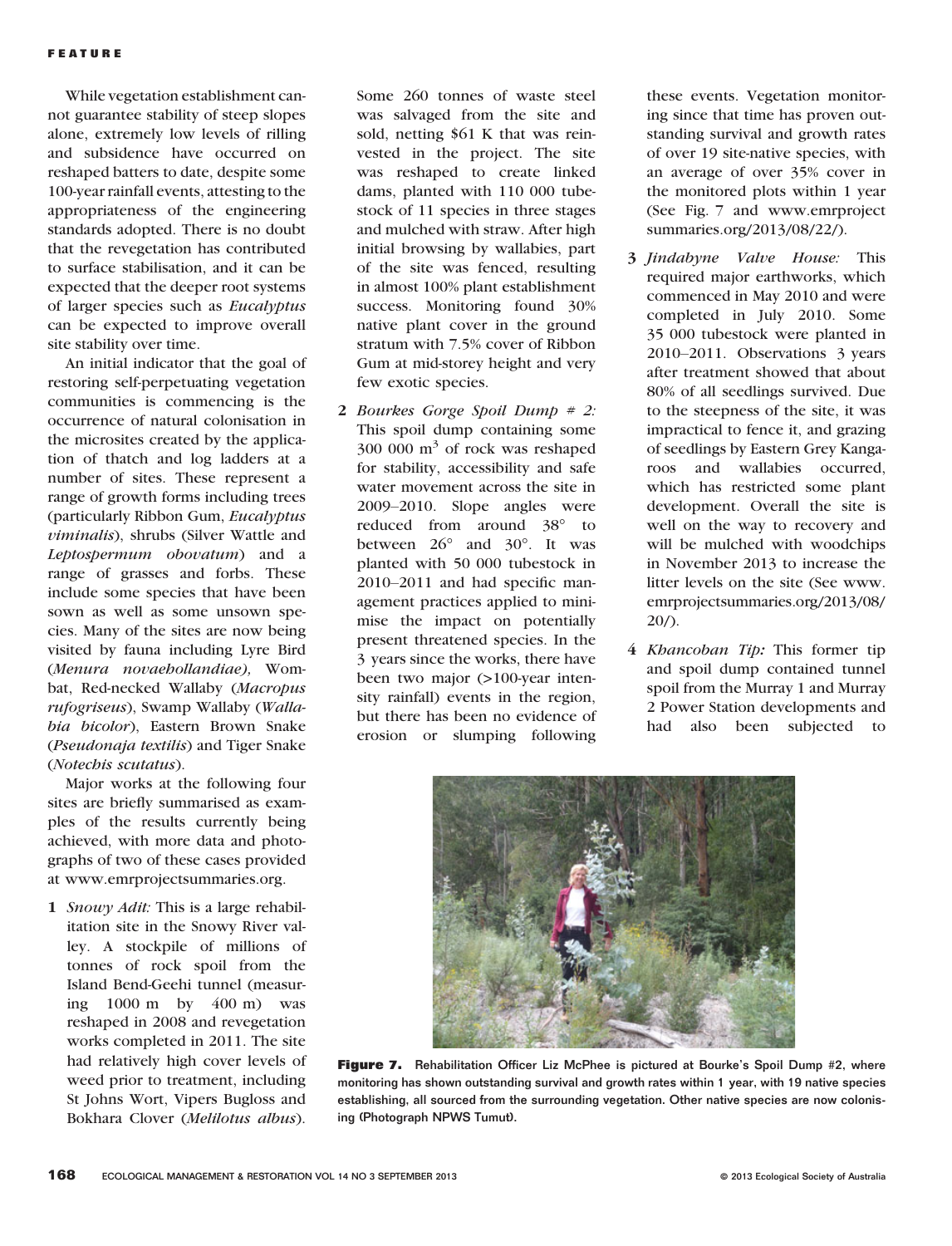100 years of grazing. At a lower elevation than many of the other locations, the site had a well-established weed population and populations of feral animals. In 2010, the sites were reshaped and the tip capped with a clay liner. In 2011, the site was ripped and planted with 30 000 tubestock (confined to grasses at the tip site). Observations 2 years after treatment show that the seedlings have established very well and growth rates have exceeded expectations.

#### Observations from formal monitoring (Data in this section derived from Greening Australia 2012)

Quadrat and transect data collected at eight of the revegetated sites in April– May 2012 show that the results at that date varied depending on the age of the restoration work and various sitespecific factors such as altitude, slope, vegetation type and herbivore grazing pressures (Table 2).

A range of 11–25 native plant species had been established at the eight sites. At most sites, the greater proportion were shrub species; however, at the two high-altitude sites, naturally regenerating native forbs made up the majority of species. The number of woody stems (shrubs and tree saplings) ranged from 230 to 1510 per plot, with only one site (Bourke's Gorge #2, Fig. 7) with a higher number of stems than the reference site (1120).

Native plant cover at the eight restoration sites varied with stratum. Between 18% and 56% cover was achieved in the ground stratum (0– 1 m height). Some native plants had grown to mid-stratum height at six of the sites, with the exceptions being the two higher-altitude sites (Pipers Creek and Nungar Quarry). At the oldest (7-year-old) T2 Dogleg site, percentage cover in both upper and mid-stratum had developed to levels similar to that of the reference site (Fig. 4b). This site, however, had the lowest native ground layer, perhaps

| Table 2. Summary of vegetation attributes for each site |                            |                                  |                               |                   |                            |                        |                                     |                             |                                |                         |                                    |            |                 |            |                         |                        |                        |                                          |                                  |
|---------------------------------------------------------|----------------------------|----------------------------------|-------------------------------|-------------------|----------------------------|------------------------|-------------------------------------|-----------------------------|--------------------------------|-------------------------|------------------------------------|------------|-----------------|------------|-------------------------|------------------------|------------------------|------------------------------------------|----------------------------------|
| Site                                                    |                            |                                  |                               |                   |                            |                        |                                     |                             |                                | % Cover                 |                                    |            |                 |            |                         |                        |                        |                                          |                                  |
|                                                         | Length of<br>transect<br>ŝ | <b>Native</b><br>storey<br>over- | Native<br>storey<br>nid.<br>T | grasses<br>Native | Native<br>ground<br>shrubs | <b>Native</b><br>forbs | Sum of<br>ground<br>native<br>cover | grasses<br>annual<br>Exotic | perennial<br>grasses<br>Exotic | Exotic<br>forbs         | Sum of<br>$nat +$<br>exgd<br>cover | Litter     | ground<br>Bare  | Rock       | Woody<br><b>Debris</b>  | Number of<br>native sp | Number of<br>exotic sp | Woody<br>Stems<br><10cm<br>$\frac{5}{6}$ | Coarse<br>woody<br>debris<br>(m) |
| ontrol (Nungar<br>Juarry.                               | 50                         | 25                               | 22                            | 56                | B<br>5                     | 50                     | 164                                 | ဖ                           | 2                              | G                       | 178                                | 96         | 0               |            | 0                       | 33                     | S                      | 1120                                     | $\frac{5}{175}$                  |
| Bourke's Gorge                                          | 48                         |                                  |                               |                   | ¤¤                         | 7.5<br>2               | 32                                  | $\circ$                     | $\circ$                        | $\circ$                 | 32                                 | 58         | $\circ$ $\circ$ | 32.5<br>10 | 5<br>2                  | © m                    | $\sim$ $\sim$          | 510<br>425                               | 82.5<br>190                      |
| indabvne Valve                                          |                            |                                  |                               |                   |                            |                        |                                     |                             |                                |                         |                                    |            |                 |            |                         |                        |                        |                                          |                                  |
| Nungar<br>House                                         |                            |                                  |                               |                   |                            |                        |                                     |                             |                                |                         |                                    |            |                 |            |                         |                        |                        |                                          | $\frac{5}{4}$ 0.00               |
| <b>Pipers Creek</b>                                     | <u>និង ខ</u>               |                                  |                               |                   | $\frac{6}{5}$              | $ac = \infty$          | 22.58                               | ⊗ 0 0                       | $\frac{6}{20}$                 | 800                     | 820<br>82                          | 285<br>282 |                 | ี ∾ o ∾ู   | $\circ$ $\circ$ $\circ$ | 821                    | ユニぃ                    |                                          |                                  |
| Snowy Adit 2008                                         |                            |                                  |                               |                   |                            |                        |                                     |                             |                                |                         |                                    |            | $\sim$          |            |                         |                        |                        |                                          |                                  |
| Sue City, outside<br>inside exclosure                   | 35                         |                                  |                               | 29                |                            | 0                      | 46                                  | 0                           | 0                              |                         | 46                                 | 77         |                 | 23         |                         | $\infty$               | ო                      | 230                                      | 75                               |
| exclosure                                               |                            |                                  |                               |                   |                            |                        |                                     |                             |                                |                         |                                    |            |                 |            |                         |                        |                        |                                          |                                  |
| T <sub>2</sub> Dogleg                                   | <u>និង</u>                 | 25                               | 27.5<br>5                     |                   |                            | $\sim$ $\sim$          | $\frac{8}{5}$                       | $\tilde{c}$                 | U4                             | $\frac{\infty}{\infty}$ | <b>92</b>                          | 88         | $\circ$         | 8<br>28    | ○ 4                     | $\frac{10}{10}$        | <u>က</u> တ             | 640<br>875                               | $\frac{105}{20}$                 |
| Tumut Pond                                              |                            |                                  |                               | ι<br>12           |                            |                        |                                     |                             |                                |                         |                                    |            |                 |            |                         |                        |                        |                                          |                                  |

due to the rapid growth of a dense mid-storey and overstorey.

Litter cover at the monitored sites varied from 52% to 86%. The amount of coarse woody debris was within a satisfactory level, with most sites having levels well above that of the reference site (17.5 m).

Exotic species (grasses and forbs) were generally a greater component of the older sites than the younger ones. It is not clear whether this is a function of time since restoration or whether it is due to cleaner, more sterile substrates on the more recent sites. The two high-altitude sites located in Snow Gum (E. pauciflora) woodland (Pipers Creek and Nungar Quarry) are particularly high in exotic species cover. Again, it was not evident whether this is because of the earlier restoration methods or the presence and type of exotic species in the area around these sites.

#### Other Outcomes

Twenty comprehensive fauna surveys have been completed as part of the project. Few sites had been surveyed, and hence, little data were available from any previous surveys. The 20 surveys carried out have added over 1200 species locations to the Wildlife Atlas database for Kosciuszko National Park, including 63 sites for threatened species. Approximately 360 individual threatened species records have been added to the database. These figures do not include the extensive annual recording and radiotracking of Mountain Pygmy Possum (B. parvus) at Happy Jacks that has occurred since the initial discovery of two individuals (Schultz et al. 2012). Three surveys recorded multiple individuals of the recently described Tan-backed Rock Skink (Liophilis montana) for which minimal data are available on its occurrence, with only one previous record existing for the park.

The project is also playing a key role in supporting the ongoing park-wide programme to remove significant weeds within the park, includ-

Tumut Pond Hairpin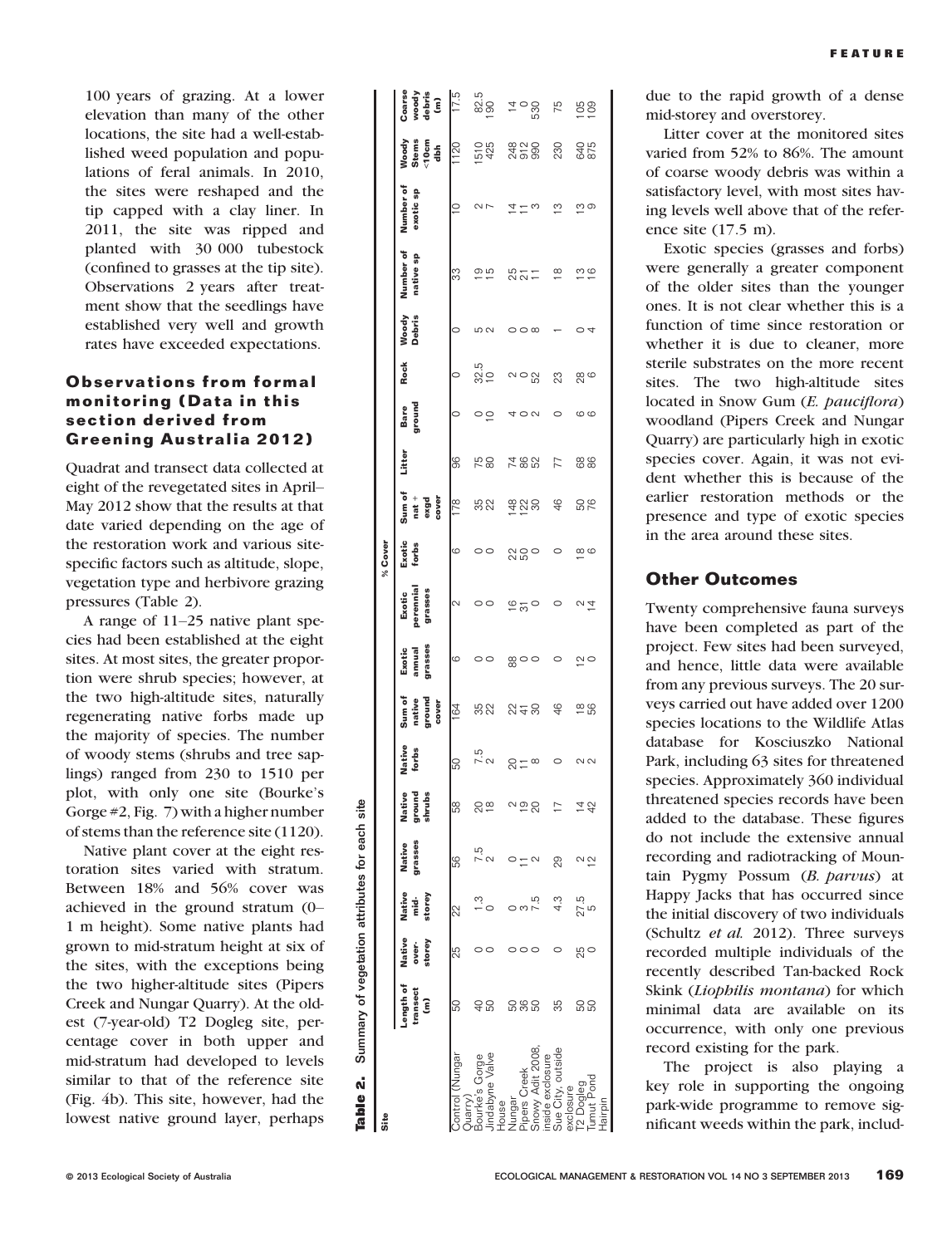ing Scotch Broom in the upper Snowy River Catchment, exotic trees on Guthega Road and willows (Salix spp.) in the upper Murrumbidgee and Tumut Rivers. It is also making a significant contribution to the Orange Hawkweed (Hieracium aurantacum) Program, an emerging weed of significance that has destroyed many native ecosystems in New Zealand.

A series of training and site inspections have also taken place to inform and educate NPWS staff, SHL staff and community volunteers on the restoration programme. Specifically this has included conducting site tours for Landcare Nursery volunteers, NPWS staff and Utilities (SHL, Transgrid), as well as Site Restoration Courses for NPWS staff.

Standards have been developed in this project covering erosion control, tubestock management, species selection, contractor planting standards and maintenance requirements and are embedded in contract documents and management plans.

In addition, a 'Green Book' field guide has been published, drawn from the lessons learned throughout the project (MacPhee 2013). This field guide covers goals, restoration standards, planting lists, principles and techniques that can be interpreted at each site by skilled officers.

#### Looking Forward

The programme is scheduled to run for another 9 years, drawing to a close in 2022. The Restoration of Former Snowy Sites Project team still has many new challenges ahead to address. The following projects are already in the initial stages of development.

1 Construction of critically endangered frog breeding habitats within restoration areas, providing pools for the reintroduction of these frogs across the park that has commenced and will run for 5– 10 years. If successful, the techniques developed will have implications for survival of riverine

frog species both in the park and further afield.

- 2 The standards and guidelines developed within this project are currently being revised for application to all restoration and revegetation work within National Parks in NSW and other parks within the Australian Alps. Our ambition is to see the restoration standards developed within this project, applied to all protected natural areas in the parks estate so that native vegetation and restoration is incorporated in every planning stage, and to optimise potential for all development proposals to include budget allocation for restoration.
- 3 Development of a 'green card' Accreditation system ensures land managers and construction workers are trained in protecting environmental values when developments are occurring. In NSW, all construction workers must have a white card for safety and comply with the 'Blue Book' for erosion and water controls. A green card will ensure everyone from managers to site workers understand and take responsibility for the long-term impacts of disturbance works and comply with set vegetation protection standards.
- 4 Restoration of large and high-risk Former Snowy Scheme Sites in the Happy Jacks and Tumut valley.
- 5 Design of Mountain Pygmy Possum habitat including artificial boulderfields within restoration projects (See Schultz et al. 2012).
- 6 Installation of interpretative panels and 'apps' that convey the cultural values and history of sites and the restoration achievements.

#### Is the Work Making a Difference?

Over the 10 years since the project commenced, the restoration team

has undertaken landform stabilisation, stream channel stabilisation and revegetation works at over 200 sites. It is clear that the sites, many which were unstable and located in gullies affecting downstream watercourses, now have limited potential for sedimentation and contamination discharge into waterways. The risk of spoil collapsing into streams has been greatly decreased, and previous surface stream flow has been reinstated through reshaping some creek lines, with riparian vegetation planted on the new banks. Over 900 000 plants have been successfully established on the sites, including on 18 major sites previously bare for 40 years.

Efforts have been made to match plant species to the main species in the local species pool, although differences are inevitable due to the changed nature of the landforms and substrates. It is anticipated that functional, locally native vegetation communities will develop on the sites, reducing the vulnerability of surrounding vegetation to weed invasion. Already, recruitment and colonisation of trees, shrubs and ground covers is occurring on most sites – an early indication that conditions are likely to be suitable for recruitment of other species over time. Further study of the sites' levels of similarity or difference to locally occurring communities over time will help park managers continue to optimise restoration outcomes. Such study will also contribute to the body of knowledge on the degree to which restoration is possible or not on highly modified sites.

We believe that the work demonstrates that, even in these extreme conditions, long-term commitment, secure funding and skilled staff can combine to achieve a promising ecological restoration result. These results should encourage people working in less extreme sites, to strive to solve problems with careful, informed and determined effort.